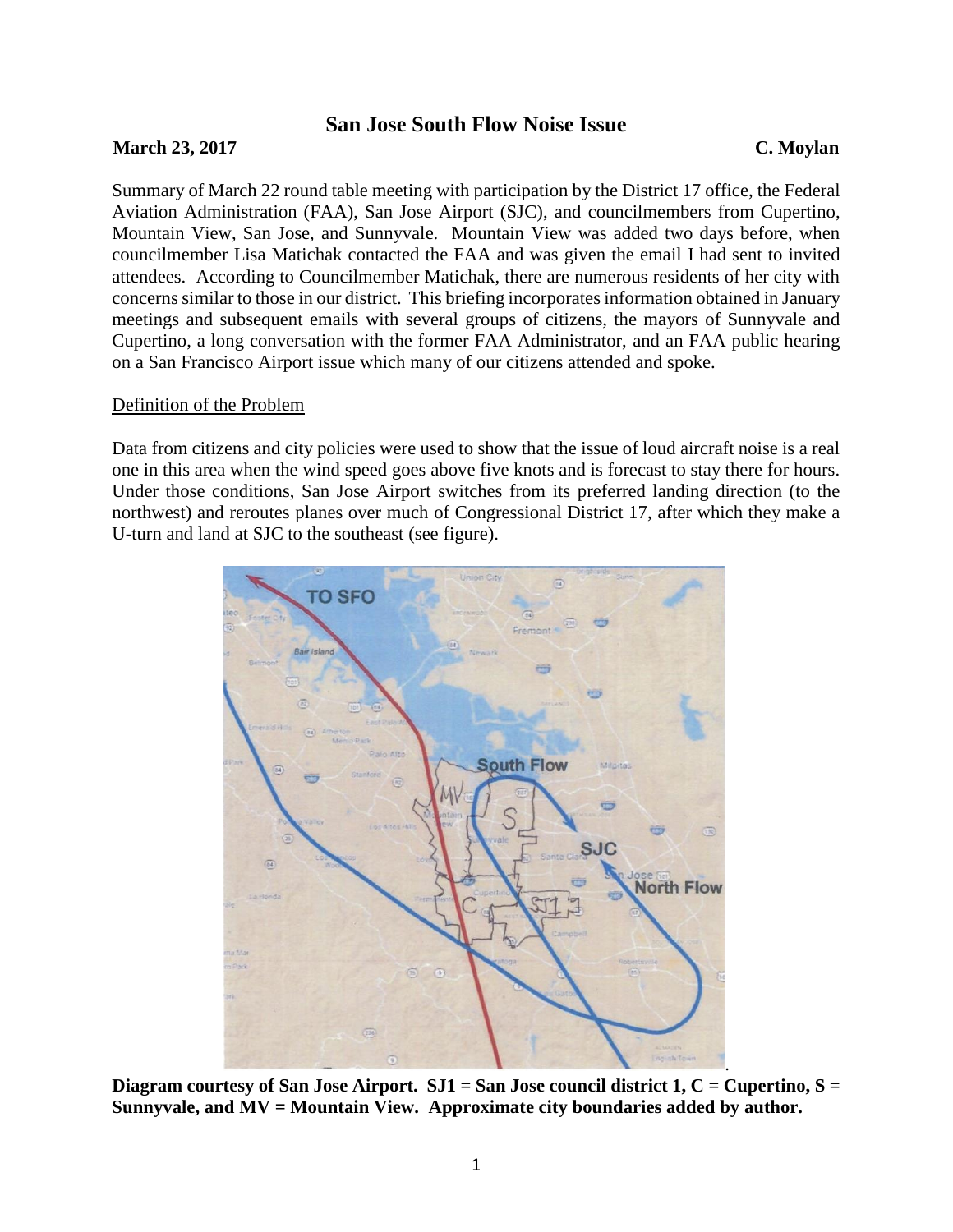Because they are descending, they are at low altitude. Using existing web applications, citizens provided information for one 24-hour period on March 20, during which 186 airplanes crossed a Sunnyvale neighborhood at an average altitude of 3,438 feet. State noise standards indicate that sounds greater than 75 dB are loud enough to be forbidden in land-use policies. Citizen-generated data recorded sound levels between 74 and 99 dB on the ground.

The FAA standard for what constitutes a significant impact requiring mitigation, found in FAA Order 1050.1F, page 4-8, provided to us by FAA Senior Advisor Steve May, is any change that results in a day-night average noise level (DNL) of at least 65 dB and an increase of 1.5 dB or more over the previous level. (DNL is a weighted average over 24 hours, where the noise levels between 10 p.m. and 7 a.m. are increased by 10 dB.) Because DNL is averaged over all times, and cannot be limited to those times where south flow conditions are operating, DNL for the affected communities is below 65 dB, so the environmental assessment for implementation of NextGen (see below) concluded that there would be no significant noise impact. But citizens have measured a dramatic increase in aircraft noise in the last couple of years.

# Causes of the Problem

One cause of increased aircraft noise has been an increase over the last year in the number of days and nights with high winds, so that the fraction of the time that the airport is operating under south flow conditions has increased dramatically.

| of SJC Operations - 2011-2016 |                  |                          |                   |                                                    |
|-------------------------------|------------------|--------------------------|-------------------|----------------------------------------------------|
| Year                          | <b>Total Ops</b> | <b>South Flow</b><br>Ops | % of Total<br>Ops | <b>Average Ops</b><br>per South<br><b>Flow Day</b> |
| 2016                          | 153,419          | 24,033                   | 15.7              | 139.7                                              |
| 2015                          | 140,129          | 12,713                   | 9.1               | 66.2                                               |
| 2014                          | 135,872          | 21,473                   | 15.8              | 117.3                                              |
| 2013                          | 132,789          | 9,034                    | 6.8               | 52.8                                               |
| 2012                          | 127,181          | 18,639                   | 14.7              | 90.0                                               |
| 2011                          | 131,003          | 16,786                   | 12.8              | 87.4                                               |

**Percentage of time that aircraft fly over affected residential areas. Note that the number of operations per south flow day in 2016 is the highest in recent years.**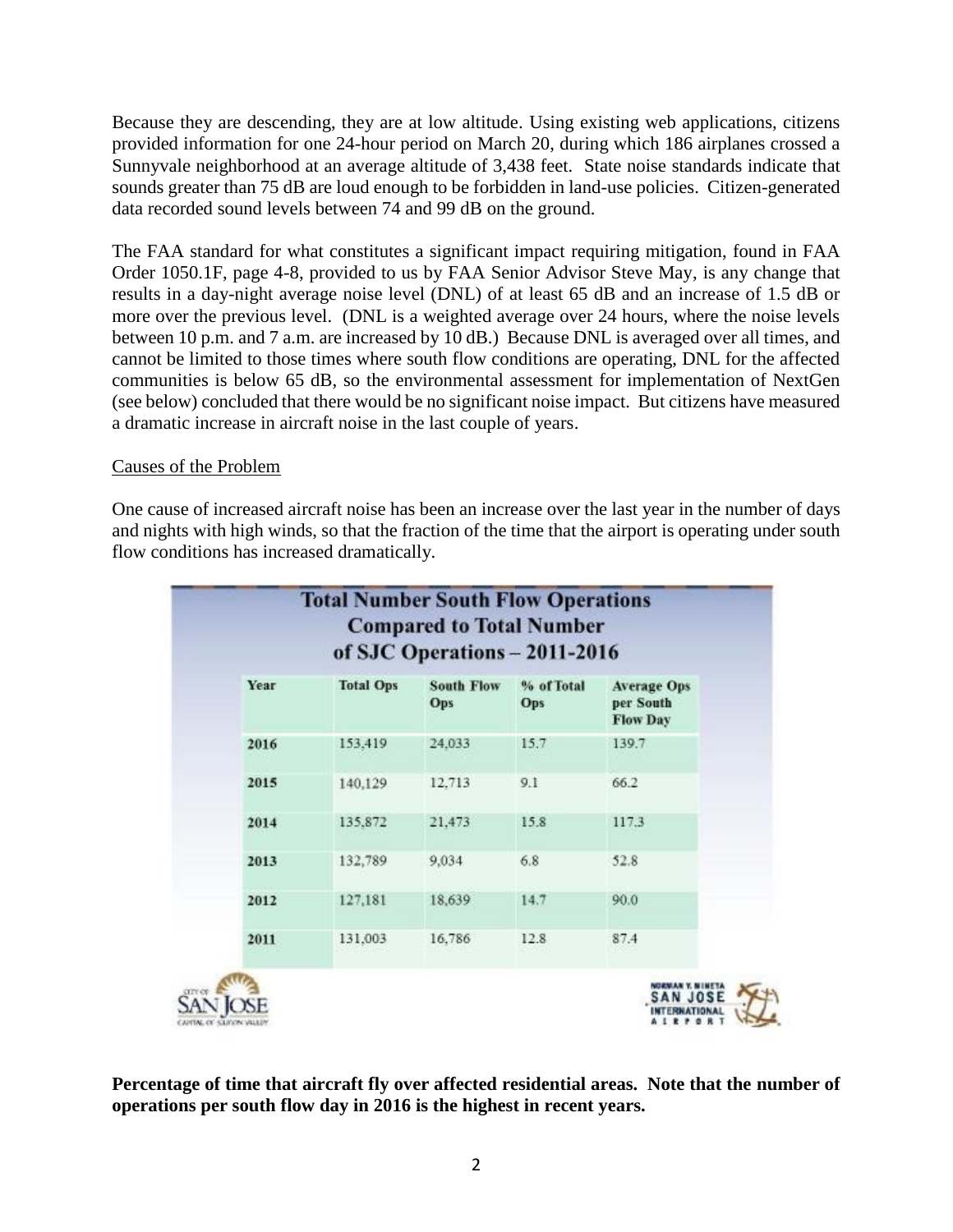A second cause of increased aircraft noise is increased traffic at the airport itself. Although this cause, unlike the weather, could be mitigated, that would require limiting SJC operations.

The third cause is implementation of satellite navigational control, otherwise known as NextGen. NextGen enables aircraft to fly the exact route specified in their procedure, rather than simply being within a particular distance of that route. A citizen obtained data for all flights on the same date in adjacent years, both using south flow, showing how implementation of satellite control has concentrated flights along the nominal route. That modification reduces aircraft noise for those who are a short distance from the route, but greatly magnifies it for those who live right under the route, as Sunnyvale Mayor Glenn Hendricks does.



**Flights over Sunnyvale on December 18, 2014, before NextGen (above) and after (below). Circle is Waypoint ZORSA, near Mary Avenue and Knickerbocker Drive.**

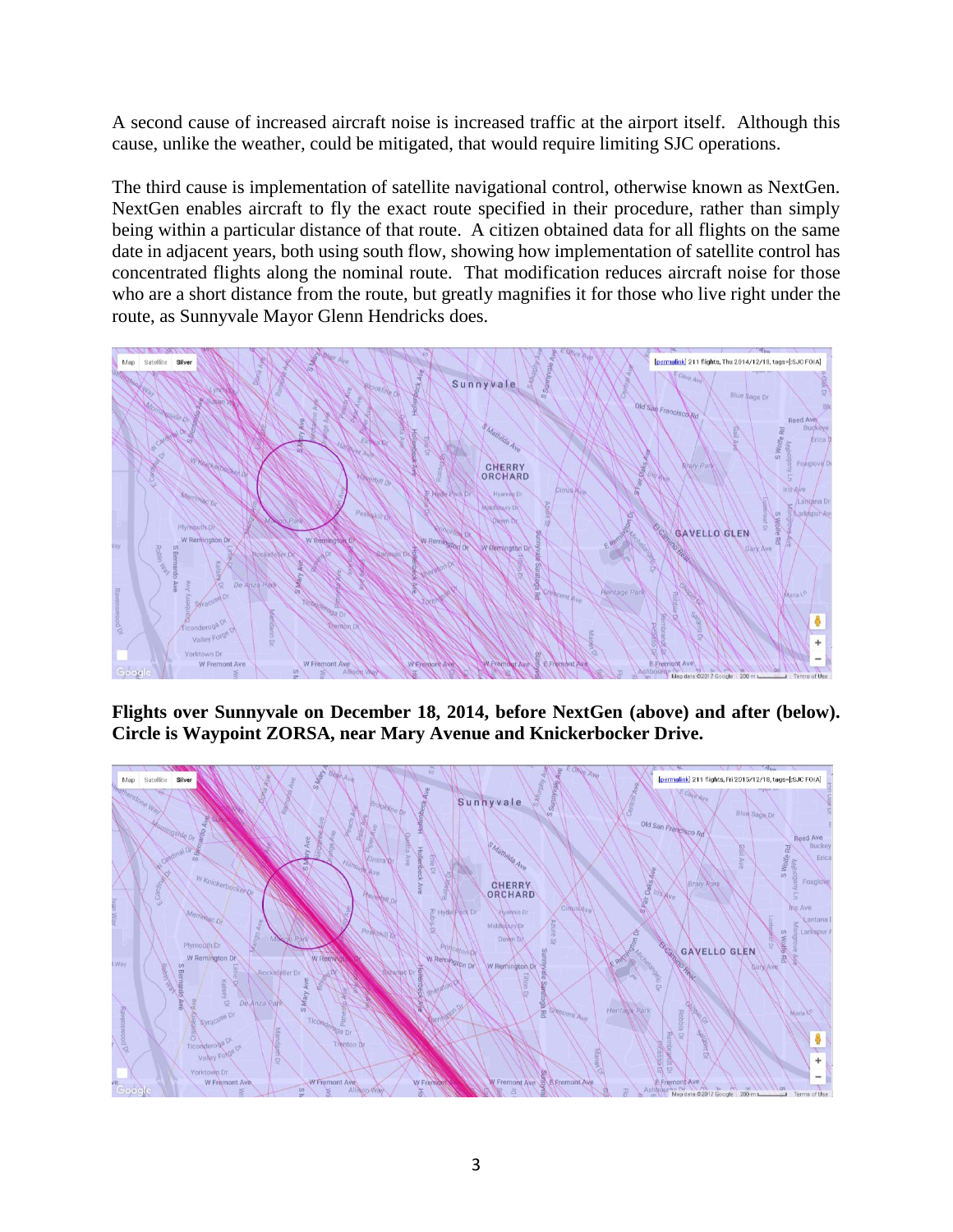# Possible Remedies

The conversation with former Regional Administrator Glen Martin had identified two possible approaches to mitigating aircraft noise (numbers 1 and 5 below), each of which was discussed in detail at this meeting. Other possible remedies were suggested and responded to by FAA and SJC professionals.

1. As many citizens have noted, San Francisco Airport has a waiver from the 5-knot wind standard, allowing that airport to direct aircraft to land with up to a 10-knot tailwind. What would it take to get San Jose Airport that kind of waiver? If south flow were used only at wind speeds above 10 knots, it would be used much less often and the noise over these neighborhoods would drop.

FAA Flight Standards Program Manager Chris Harris explained that this approach cannot be used at San Jose Airport for two reasons: the usable runway for landing is too short for planes to land safely with that strong of a tailwind (SFO's runways are substantially longer), and San Jose Airport is used by many general aviation aircraft (small propeller planes) which could not land safely at those wind speeds under any conditions.

Both FAA and SJC staff stressed that they have a very strong preference for normal flow operations, and switch to south flow only when the 5-knot criterion is clearly going to be exceeded for a long period. It takes an hour of preparation and communication with incoming aircraft before they can switch flow directions, and then they have to stop all landings for at least ten minutes to accomplish the switch. They do not direct planes over these residential neighborhoods casually, and concern for noise impacts is one of the reasons why they make that decision only when it appears unavoidable.

2. Can a curfew be imposed?

There is already a curfew at San Jose Airport between 11:30 p.m. and 6:30 a.m., although flights are given exemptions if they are delayed, if they use aircraft models that have been "grandfathered," if they are unusually quiet models, etc.

3. Can individual aircraft be required to be quieter?

Aeronautical technology is continuously improving. This remedy is already happening, gradually, and does not need to be mandated or managed.

4. Can a minimum altitude be imposed by the tower at San Jose Airport?

NextGen technology keeps planes on the official procedure route both horizontally and vertically, if they are flying under instrument control. Small planes fly under visual control, so their altitudes vary somewhat, and the tower often has to direct larger planes to deviate from the official procedure in order to achieve a minimum separation between all aircraft in three dimensions (this is called "vectoring"), so there are some aircraft that fly higher or lower at times. Because vectoring is required for safety reasons, it cannot be prevented for noise mitigation reasons.